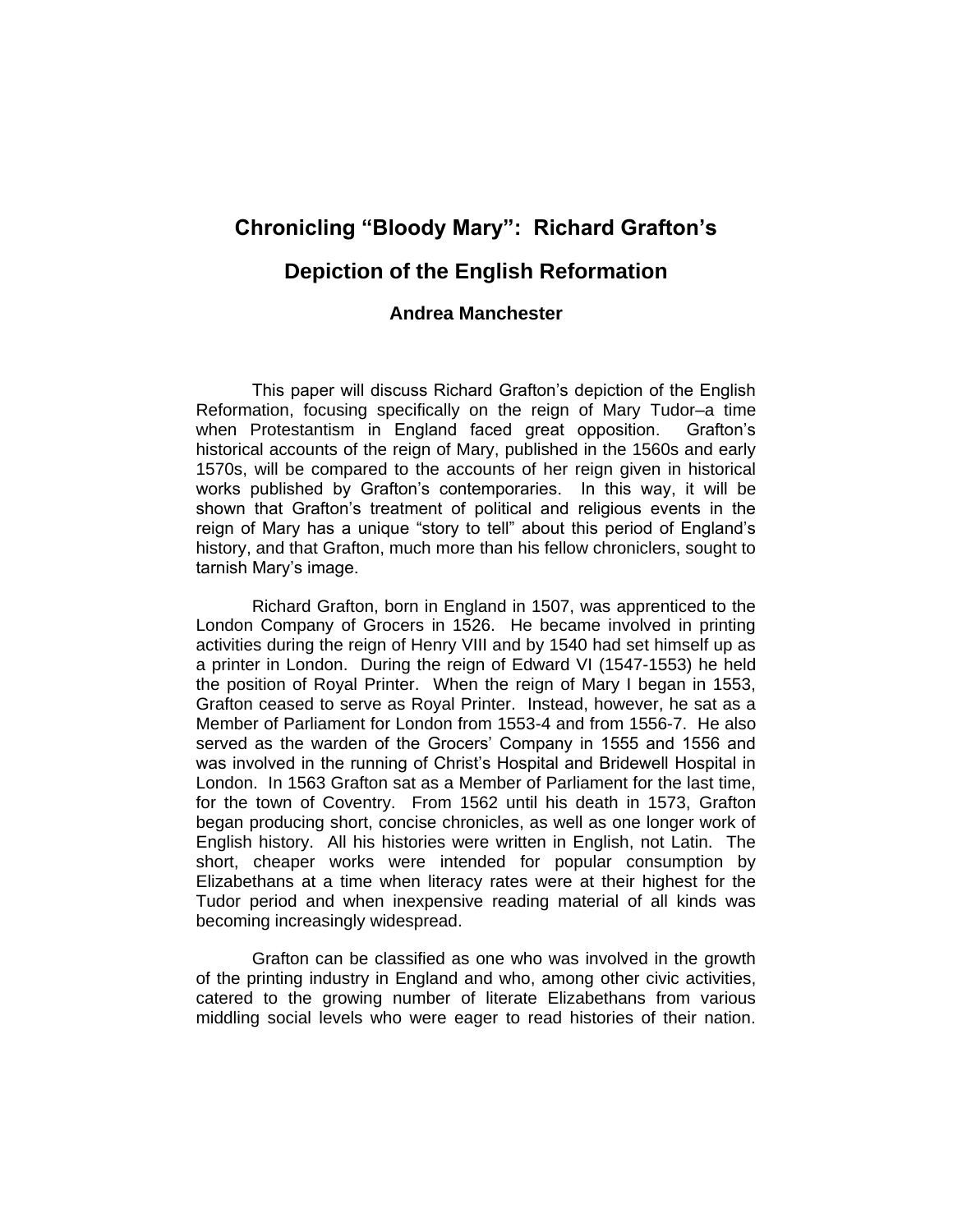However, Grafton's life was not as simple and uncontroversial as it appears on the surface. During the reigns of four Tudor monarchs, Grafton lived through most of the major political and religious developments and controversies of sixteenth-century England, and in several cases he was closely involved with significant events and prominent people of his day.

As a young man, Grafton witnessed the arrival of the Reformation in England. In 1533 Henry VIII orchestrated the severing of all ecclesiastical ties between England and Rome and set himself up as the head of an independent, national church of England, but he made few alterations to traditional Catholic doctrines and practices. Still, Protestant ideas and writings, largely Lutheran in origin, had been infiltrating England and making converts even before Henry VIII's break with Rome. Grafton was one of these converts to Protestantism.

The mid-fifteenth century invention of movable type made the mass production of books both possible and feasible by the early sixteenth century. An important aspect of sixteenth century Protestantism was an increased emphasis on literacy and the idea that everyone should have access to Bibles written in vernacular languages. From 1537 to 1540 Grafton played a large role in the effort to produce and distribute an English Bible. He was known to both Thomas Cromwell (Henry VIII's chief minister 1533-40) and to Archbishop of Canterbury Thomas Cranmer (Archbishop 1532-56). Both men were favorable to Protestantism, and Grafton and his associates worked with their assistance and approval. By 1540 Grafton was overseeing the printing of an approved English edition of the Bible in London.

However, until Henry VIII's death in 1547, Grafton experienced religious persecution and brief periods of imprisonment for espousing a brand of Protestantism that was sometimes too radical for the government's liking. His fortune changed with the accession of Edward VI, whose regime championed the Protestant cause. Grafton was promptly named Royal Printer and given monopolies over the printing of various church texts, as well as the printing of parliamentary acts and statutes. At this time also, under the leadership of Archbishop Cranmer, the Church of England's practices and doctrines were drastically altered, distancing them from Catholicism and bringing them much closer to the theology of continental Protestantism.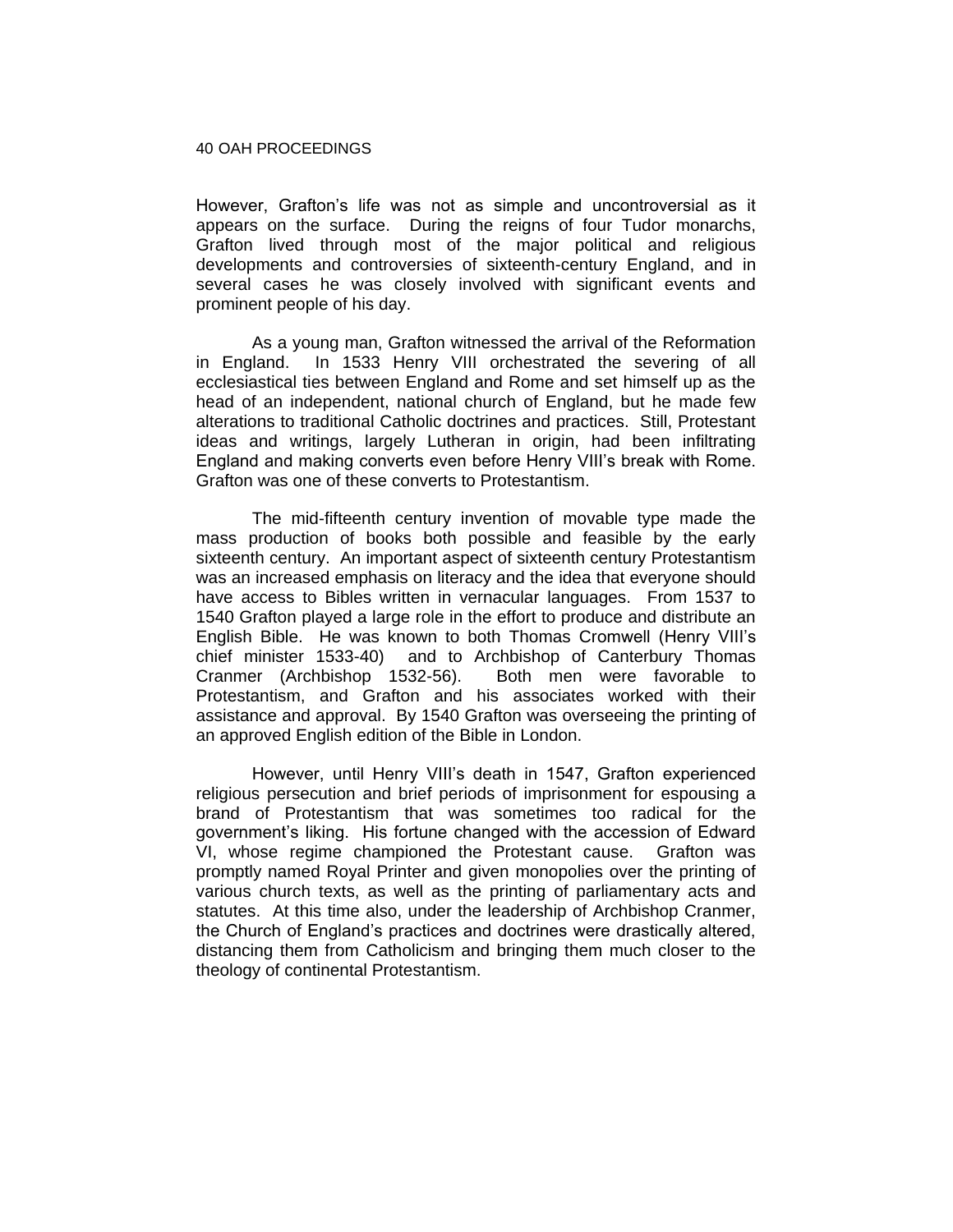The Protestant cause in England suffered a severe blow in 1553 when Edward VI died at the age of fifteen. According to the succession laid out in Henry VIII's will, he was to be succeeded by his elder halfsister, Mary. The daughter of Henry VIII's first wife, Mary was as strongly Catholic as Edward had been Protestant, and she was determined to restore England to the Church of Rome and reestablish Catholic practices. An attempt was made by some of Edward's leading ministers, alarmed by the prospect of a Catholic monarch, to keep Mary off the throne. They sought to replace her with Lady Jane Grey, a Protestant daughter of one of Edward's cousins, but their attempt was unsuccessful.

At Edward's death, Grafton printed Lady Jane Grey's proclamation, in which she was named Queen, and on it he named himself as "Queen's Printer." Once Mary had secured the throne for herself, Grafton was stripped of his office and spent some time in prison before being pardoned. Mary reigned for five years, during which time many Protestants experienced persecution and death. Opponents of Protestantism who had lost secular and church offices or who had been imprisoned during Edward VI's reign were released and restored by Mary I's government. Many prominent Protestants left England at this time and went to Germany and Switzerland. Grafton, after his initial imprisonment, was not persecuted but he ceased printing and instead concerned himself with hospital administration, serving as warden of the Grocers' company for two years and sitting in two Parliaments.<sup>1</sup>

Four years after Mary had been succeeded by her Protestantsister, Elizabeth I, Grafton began producing chronicles. His *Abridgement of the Chronicles of England* was first published in 1562 and successive editions of it followed in 1563, 1564, 1570 and 1572. In 1568 and 1569 his much lengthier *A Chronicle at Large* was issued, but not reprinted. He also issued a very brief *Manual of the Chronicles of England* in 1565 and then presented it to the Stationers' Company. Beginning in 1565, Grafton engaged in a spirited rivalry with John Stow (d. 1605), who was beginning to publish his own short chronicles. Each accused the other of poor historical accuracy and methods. This rivalry came to an end with Grafton's death in 1573. Stow's *A Summary of English Chronicles*, first published in 1565, was republished in 1566, 1567, 1570 and six more times before his death in 1605. Other works by Stow include *The Annals of England*, first published in 1592 and *A Survey of London*, first published in 1598.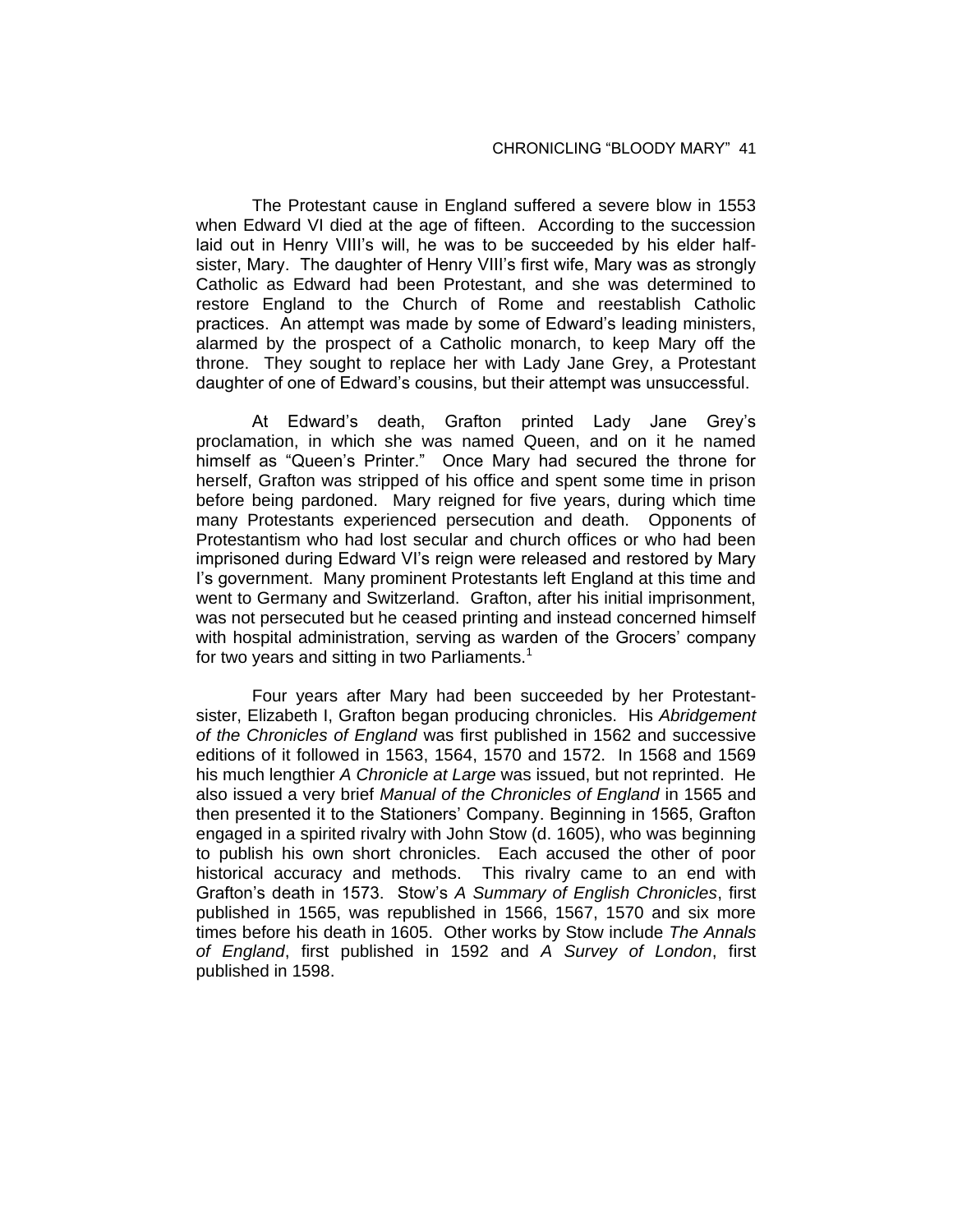Another work of history that should be mentioned is *Cooper's Chronicle*. The work was begun by Thomas Lanquet, who got only as far as the birth of Christ before he died. It was finished by his contemporary, Thomas Cooper (Bishop of Lincoln and then Bishop of Winchester during Elizabeth's reign) and published in 1549. In 1560, Cooper brought it up to the year 1558 and republished it. It is by no means a work of exclusively English history. Accounts of sixteenth century English events are scattered between lengthy accounts of the activities of Charles V and German Protestant Princes, and the Habsburg-Valois wars. Both Grafton and Stow, however, drew heavily upon its excerpts dealing with sixteenth century England when composing their own chronicles.

Perhaps the most famous historical work of the early years of Elizabeth's reign is John Foxe's *Acts and Monuments*, better known as *Foxe's Book of Martyrs*. Foxe (1516-1587) was an Oxford scholar who fled abroad during the reign of Mary. After his return he published his work of Protestant hagiography in English in 1563. "His stories, from the medieval crypto-Protestants burned for heresy to the Protestant martyrs who passed through the fiery trials of the Marian persecutions, portrayed England as the land of a new chosen people destined to lead the way toward the kingdom of God on earth."<sup>2</sup> The later editions of Grafton's chronicles reveal that Grafton was familiar with Foxe's work.

A feature of Grafton's chronicles that attracts notice is his treatment of the failed attempt to place Lady Jane Grey on the throne after Edward VI's death and the role played in this by Edward VI's chief Minister, John Dudley, the Duke of Northumberland. Thomas Cooper's 1560 account names Northumberland as the leading mind behind the plan to supplant Mary and depicts him as a dangerous and ambitious schemer who nearly brought England to a bloody civil war. $3$  John Stow, in his 1565 chronicle, models his account of this event very closely on Cooper's, plagiarism being a common and acceptable historical practice at the time. However, Stow omits a few of the most unflattering things Cooper had written about Northumberland.<sup>4</sup> Grafton, like Stow, often borrowed from *Cooper's Chronicle* for accounts of recent history, but when it came to the Duke of Northumberland he broke with Cooper. In Grafton's first short chronicle, his 1562 *Abridgement of the Chronicles of England*, he does not single out Northumberland as being most responsible for Edward VI willing the crown to Jane; he spreads the decision out to include the Council and also "divers learned of the realm." He says nothing about violating an act of Parliament or Henry VIII's will. He downplays the idea that Mary was loved by the common people, and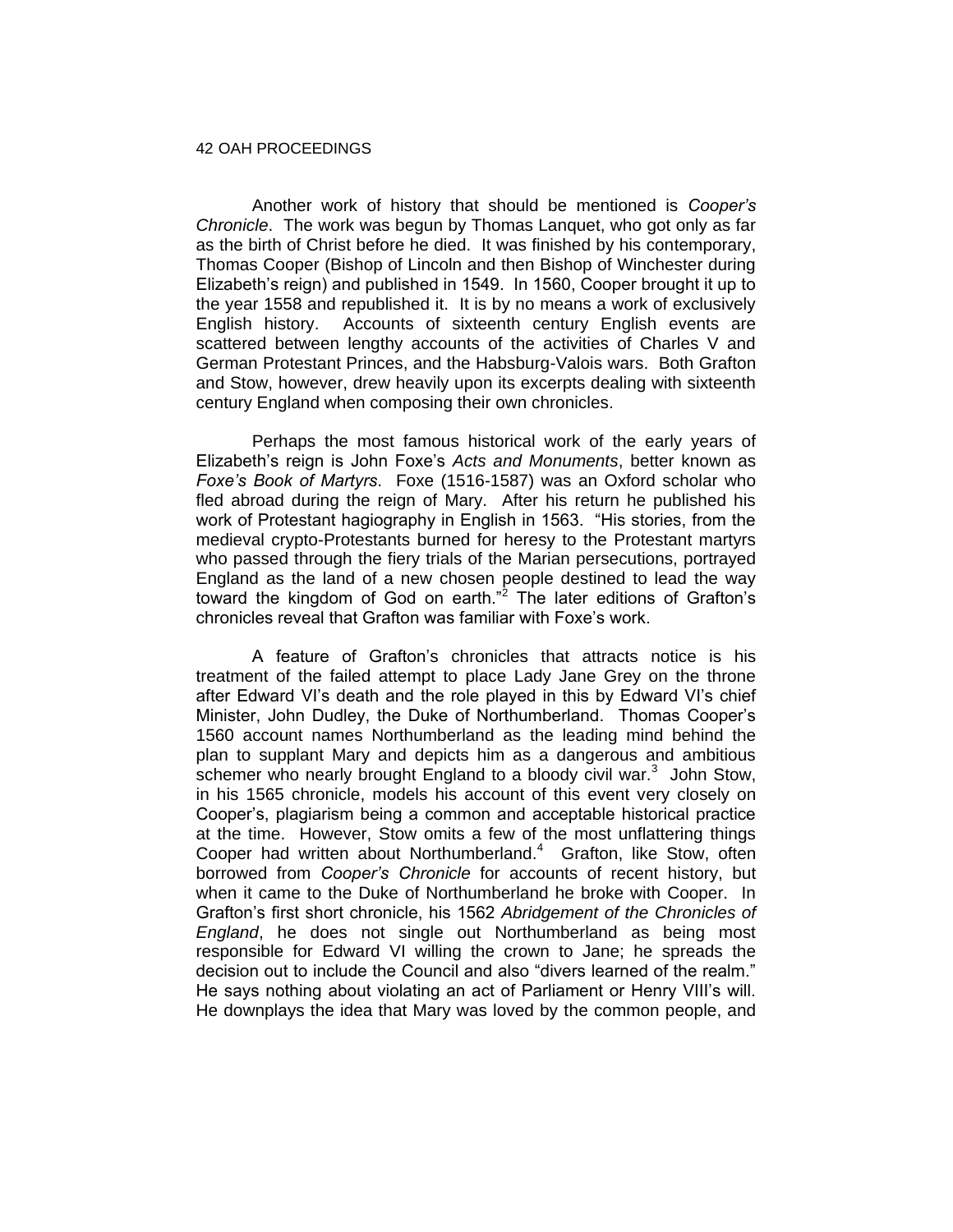says nothing about fear of a bloody civil war. Most significantly, he claims that all of Northumberland's actions stemmed from decisions and instructions of the Council, who then held Jane to be the rightful Queen of England. Rather than an ambitious plotter and traitor, Grafton implies that Northumberland's actions were quite legal and correct, that he obeyed the Council and the woman whom the Council then supported as Queen.<sup>5</sup>

Thus it can be seen that both Stow and Grafton put forth accounts of Northumberland's role and conduct in the attempt to make Lady Jane Grey the Queen that were much less negative than Cooper's account. Grafton, however, went considerably further than Stow in this effort. This becomes even more apparent when examining their accounts of Northumberland's execution, which occurred not long after the failure of the attempt to install Jane in Mary's place. *Cooper's Chronicle* of 1560 specifically mentions Northumberland's apostasy: "Before his death hoping to obtain pardon (as most men did think) he recanted and forsook that religion that in King Edward's time he had set forth and maintained."<sup>6</sup> Neither Stow's nor Grafton's chronicles contain any mention of Northumberland's attempt to save his life with a last-minute switch in religions. Stow merely notes that he was beheaded on August 22, 1553.<sup>7</sup> Grafton was even more vague than Stow about Northumberland's demise. Grafton's chronicle states only that "certain of them that offended were put to execution."<sup>8</sup>

The most obvious explanation for the difference between Cooper's account of Northumberland and Grafton's and Stow's accounts of Northumberland is the fact that both Grafton and Stow enjoyed that patronage of Northumberland's son, Robert Dudley, the Earl of Leicester. Both Grafton's 1562 *Abridgement* and Stow's 1565 *Summary* were dedicated to Robert Dudley. It makes sense that both Stow and Grafton might seek to curry favor with their patron by providing accounts of his father that either avoided some of the more embarrassing details of his career or sought to defend him.<sup>9</sup>

In Grafton's case, however, it goes much further. For him, Northumberland was more than just the father of his current patron. In a sense, he had once been Grafton's patron and while in power he had presided over the furthering of Protestantism. This was a cause that Grafton clearly supported and one that he had also been directly involved in during the reigns of Henry VIII and Edward VI. Indeed, Grafton's own religious views may have precluded his writing about Northumberland's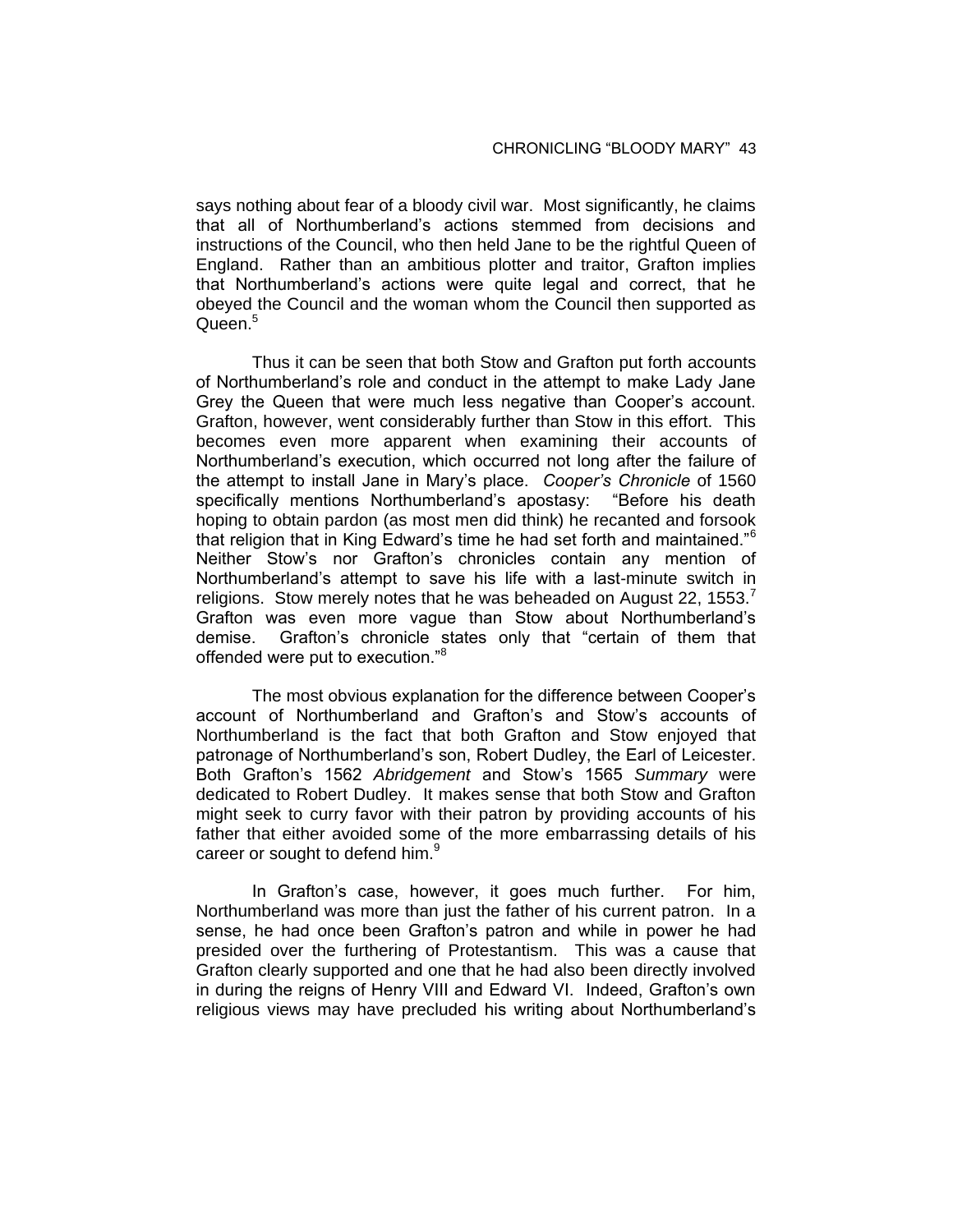apostasy. Simon Renard, Emperor Charles V's ambassador to England, said in 1553 that Northumberland's words of recantation had "edified the people more than a month of sermons."<sup>10</sup> Unlike Archbishop Cranmer at the stake three years later in 1556, Northumberland did not repudiate his recantation just before his death. If Grafton wanted to bestow a semblance of martyrdom upon Northumberland, his embarrassing recantation would have to be supressed. Unlike Stow, Grafton in his 1562 *Abridgement* also provided brief eulogies for the executed Jane and her husband, Guildford, who was Northumberland's son.<sup>11</sup>

It must be remembered that Grafton had both personal and religious reasons for sympathizing with Northumberland and Jane, and for holding a grudge against the Marian regime. Grafton had been imprisoned for printing Jane's proclamation. There is evidence that he felt very bitter. John Foxe, in his *Acts and Monuments* of 1563, notes that Grafton was one of the people excluded from Mary's first general pardon.<sup>12</sup> Grafton himself relates that Mary "appointed certain commissioners to call before them all such persons as she had exempted out of her general pardon… which persons were taxed and fined with the loss of their offices and livings that it was pitiful to understand."<sup>13</sup> Cooper and Stow make no mention of Mary's general pardon. It is clear that Grafton felt a personal involvement in the "story" of Mary's accession to the throne. He certainly did not approach it with neutrality or detachment.

Many examples can be given to show how Grafton depicted the five years of Mary's reign, during which the Reformation came to a halt, Protestants were put on the defensive, and Roman Catholicism was officially restored. In his 1560 chronicle, Cooper wrote that in 1553 one of Mary's preachers, Master Bourne, Canon of St. Paul's, was preaching against Protestantism before a crowd that became unruly and began to mutter against Bourne. Then, someone in the crowd hurled a dagger at Bourne, who stopped preaching and jumped back. Cooper notes that "one Master Bradford a preacher of King Edward's time… and one John Rogers" spoke to the crowd and calmed the people and then guided Bourne safely away from the tumult.<sup>14</sup> Cooper said nothing else about John Bradford and John Rogers.

The account of this incident that appears in Grafton's 1562 *Abridgement* is extremely similar to Cooper's account, but there is one significant difference. Grafton's account notes that Bradford and Rogers were later "both burnt" by Mary's government.<sup>15</sup> Stow's version of the incident, like Cooper's, does not mention Bradford and Roger's fates.<sup>16</sup>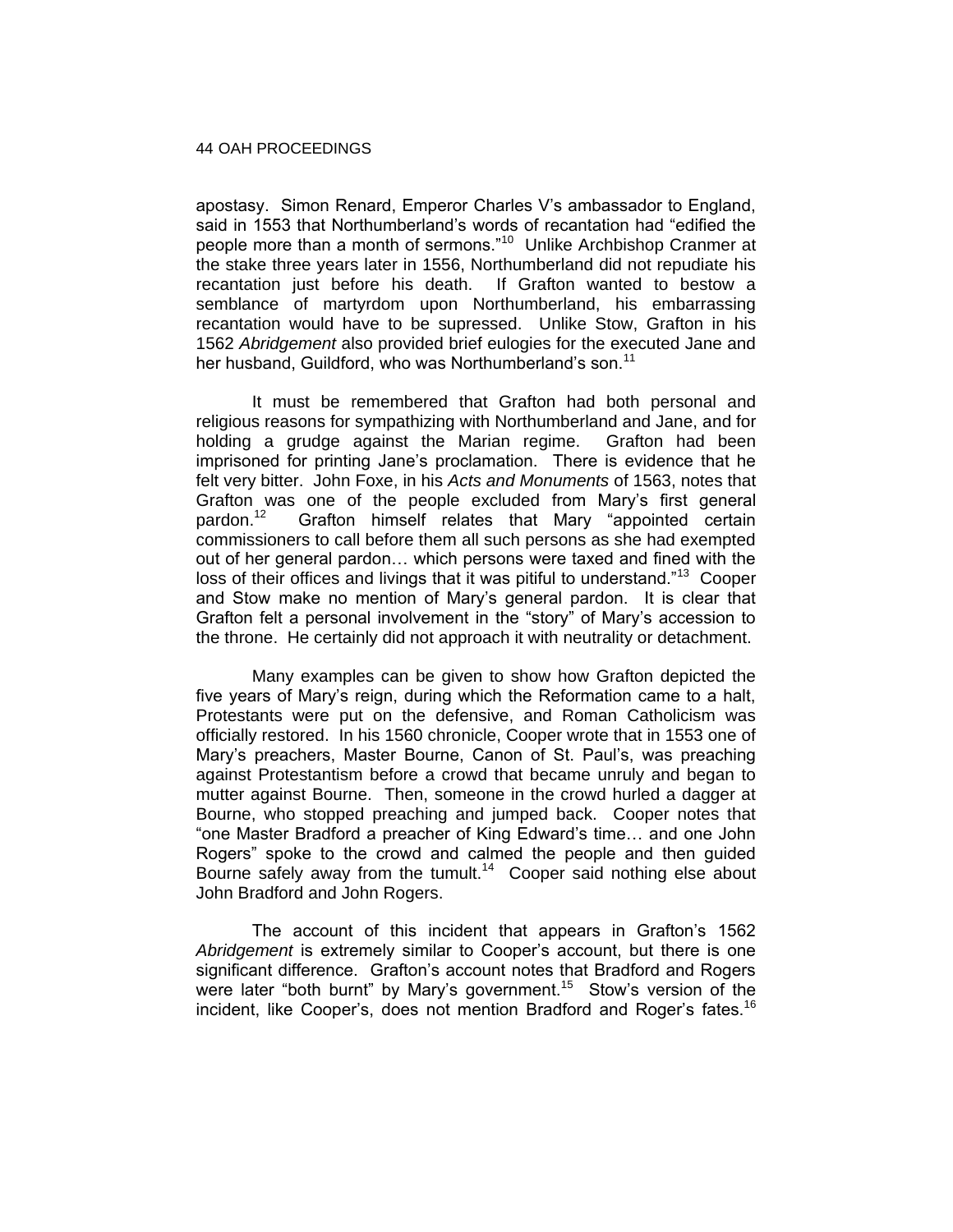Grafton, with his one additional phrase, implies that Protestants are morally superior and will even help their enemies, while the Catholics are ingrates. Cooper and Stow passed up this subtle opportunity to make the Protestants look good and the Catholics look bad.

*Cooper's Chronicle*, Grafton's *Abridgement* and Stow's *Summary* all contain passages about the changes in bishops that occurred at the beginning of Mary's reign, when those appointed during Edward's reign were put out, and those who had been deprived of their bishoprics during his reign were restored. Cooper, however, also described a change at the popular level. He wrote:

In this time the people showed themselves so ready to receive their old religion that in many places of the realm, understanding the Queen's pleasure, before any law was made for the same, they erected again their altars and used them the mass and Latin service in such sort as was wont to be in King Henry's time.<sup>17</sup>

A passage identical to this one appears in Stow's 1565 Summary.<sup>18</sup> Not surprisingly, this passage does not appear in Grafton's *Abridgement*. In fact it is virtually the only passage relating to religion in *Cooper's Chronicle* that is not carried over, in some fashion, into Grafton's work. Grafton, it would seem, had no use for any passage that so clearly described a voluntary return to Catholicism in "many places of the realm." Grafton chose to omit any reference to an occurrence that called into question the amount of support that Protestantism enjoyed in England and that also increased Mary's stature. At some point between 1565 and 1570, Stow seems to have reconsidered the inclusion of this occurrence in his *Summary* for it does not appear in the 1570 edition.

*Cooper's Chronicle* of 1560 notes that in October of 1553, Mary ordered that a disputation take place, between Catholic and Protestant theologians, "concerning the presence of Christ in the sacrament," and that it continued for six days. The Catholics, led by one Doctor Weston, Dean of Westminster, declared themselves the winners while the Protestants claimed that their arguments had not been properly refuted and that the Catholics could not rightfully be both disputers and judges.<sup>19</sup>

The version of this disputation that appears in Grafton's 1562 *Abridgement* is identical to the one in *Cooper's Chronicle* of 1560 except that there is an extra sentence at the end.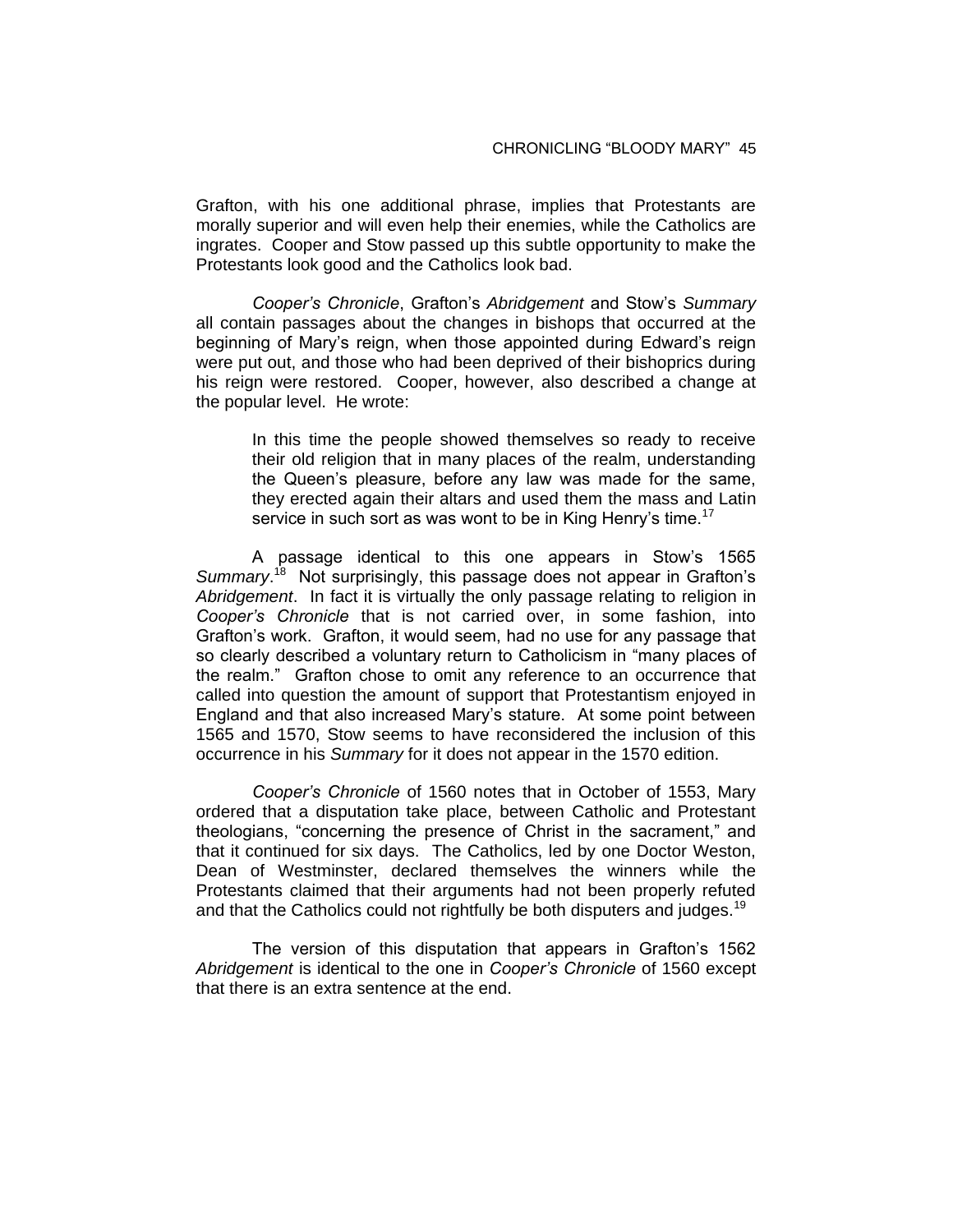And for a final conclusion, Doctor Weston broke forth in a heat one day, and said to the [Protestant] preachers, you have the word and we have the sword, therefore we will give no place unto  $you.<sup>20</sup>$ 

Foxe's *Acts and Monuments* contains a lengthy account of this disputation, claiming to contain everything that was said, and also noting that Doctor Weston "behaved himself outrageously in checking and taunting." In addition, Foxe notes that "divers and uncertain rumors be spread abroad of the disputation had in the convocation house. $21$ Nowhere in Foxe's report of the disputation does Doctor Weston say anything similar to the remark reported by Grafton in his 1562 *Abridgement*. This leads one to wonder about the accuracy of Grafton's account. Still, the account of the disputation contained in Grafton's 1569 *A Chronicle at Large* makes it clear that Grafton was familiar with Foxe's version, but he still preserved Doctor Weston's reputed remark.

To say that the Protestants have "the word" while the Catholics have "the sword" creates a vivid, intriguing and symbolically loaded image. One need only think of John 1: 1-3.

In the beginning was the Word, and the Word was with God, and the Word was God. He was in the beginning with God; all things were made through him, and without him was not anything that was made.

English Protestants were adamant that they were the sole possessors of pure religious truth, as found in scripture, free of Roman and papal corruption. Grafton's passage, which notes that that Catholics acted as both disputers and judges conveys the belief that the Protestants could win any disputation–a battle of words—as long as the disputation was conducted fairly. The Gospel of John calls Jesus "the Word." If the Protestants have "the word," as stated in Grafton's passage, then it could be taken to mean that they also have Jesus Christ–surely the ultimate embodiment of religious truth. Similarly, Protestant reverence for "the word," meaning scripture, is what led to English Bibles (printed by Grafton) being placed in all English Churches before 1553.

As for Mary and her fellow Catholics, according to Grafton's passage they have only "the sword"–the coercive power of the secular state; they do not have the power of religious truth, "the word" or "the Word," on their side. This one remark that Grafton attributed to Doctor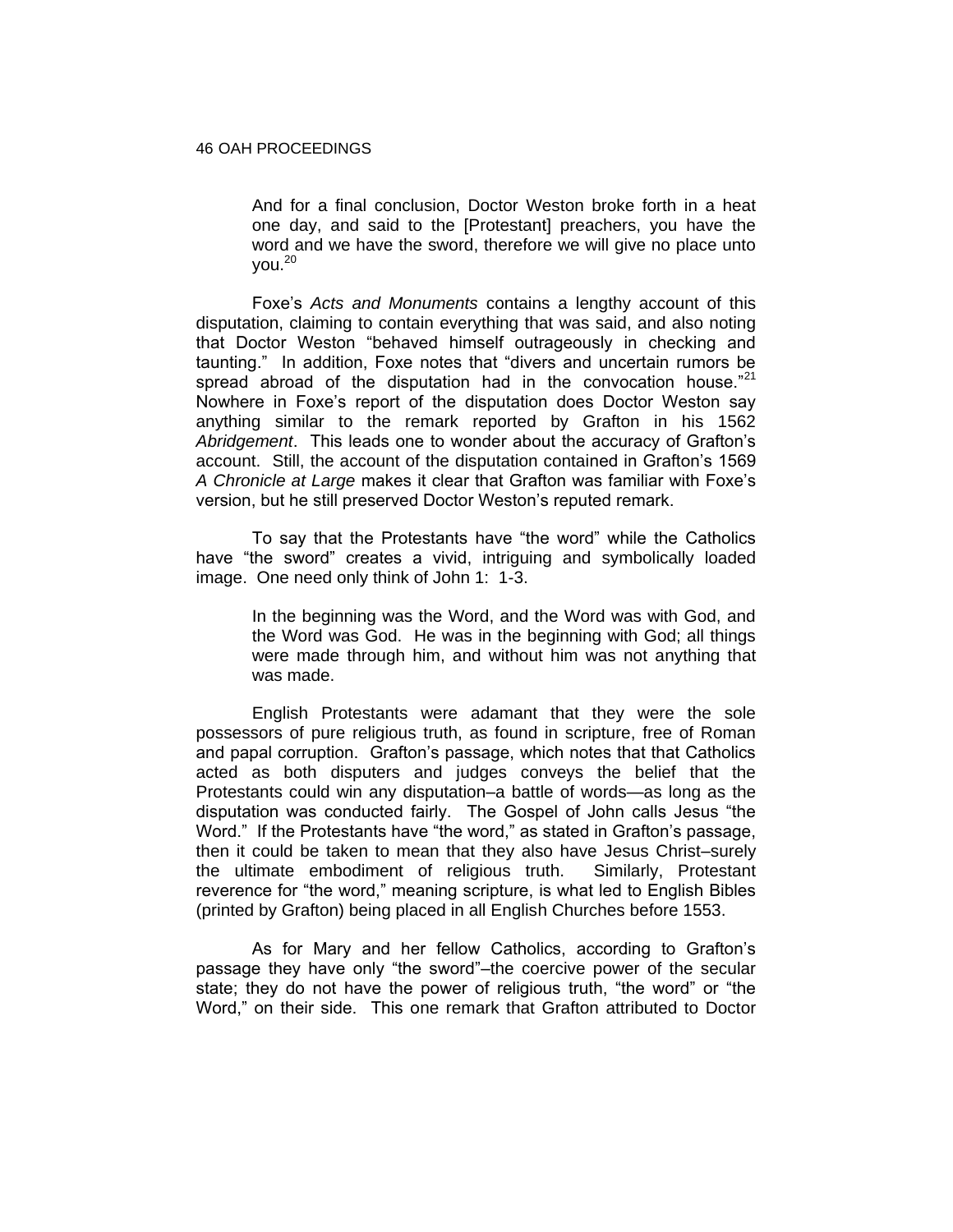Weston, in a sense, turns the reign of Mary into a struggle between truth and tyranny. However much Mary's government wielded its "sword" against Protestants, the Protestants nevertheless won a moral victory because they possessed "the word" – a big piece of propaganda couched in a few words. Stow's 1565 *Summary* does not even mention this disputation.

More examples could be given of similar ways that Grafton shaped his accounts of events in Mary's reign. Often they are small and subtle, but there are many of them, and taken as a whole their impact is significant. However, before concluding, it is interesting to note how Grafton ended his account of the reign of Mary. The account of the death of Mary in 1558 and the accession of her Protestant-sister Elizabeth that appears in Grafton's 1562 *Abridgement* provides more praise for Elizabeth and far harsher criticism of Mary than the account in *Cooper's*  Chronicle of 1560.<sup>22</sup> Stow, in his 1565 Summary, was content merely to use a condensed version of Cooper's account.<sup>23</sup> In this case Grafton was not satisfied with Cooper's account. He was determined to give one final denunciation of

Queen Mary, whose government as before appeareth was not so much disliked of many as it was condemned almost of all, as well for the severity and shedding of much innocent blood, as also for the waste and spoil of the treasure of this realm, the loss of Calais and making strangers over-privy to the state and secret affairs of the same. $24$ 

At this point, having examined Grafton's depiction of the reign of Mary Tudor in his 1562 *Abridgement of the Chronicles* of England, certain things are clear. Grafton borrowed much of his material from Cooper, but he frequently altered it in small but significant ways, drawing it further away from being merely factual and closer to being Protestant propaganda. Grafton also produced some well-crafted images in his chronicles, using the image of a sword and the idea of "the word" to depict both state persecution at the hands of the Catholics and the ultimate truth of the Protestant religion.

As a chronicler working in the 1560s and early 1570s, Grafton is unique in his coverage of the reign of Mary I. Cooper's 1560 *Cooper's Chronicle* did not deal exclusively with England, and while it was concerned with many religious aspects of the period in question, it lacked the propagandist nuances of Grafton's work and put forth a less coherent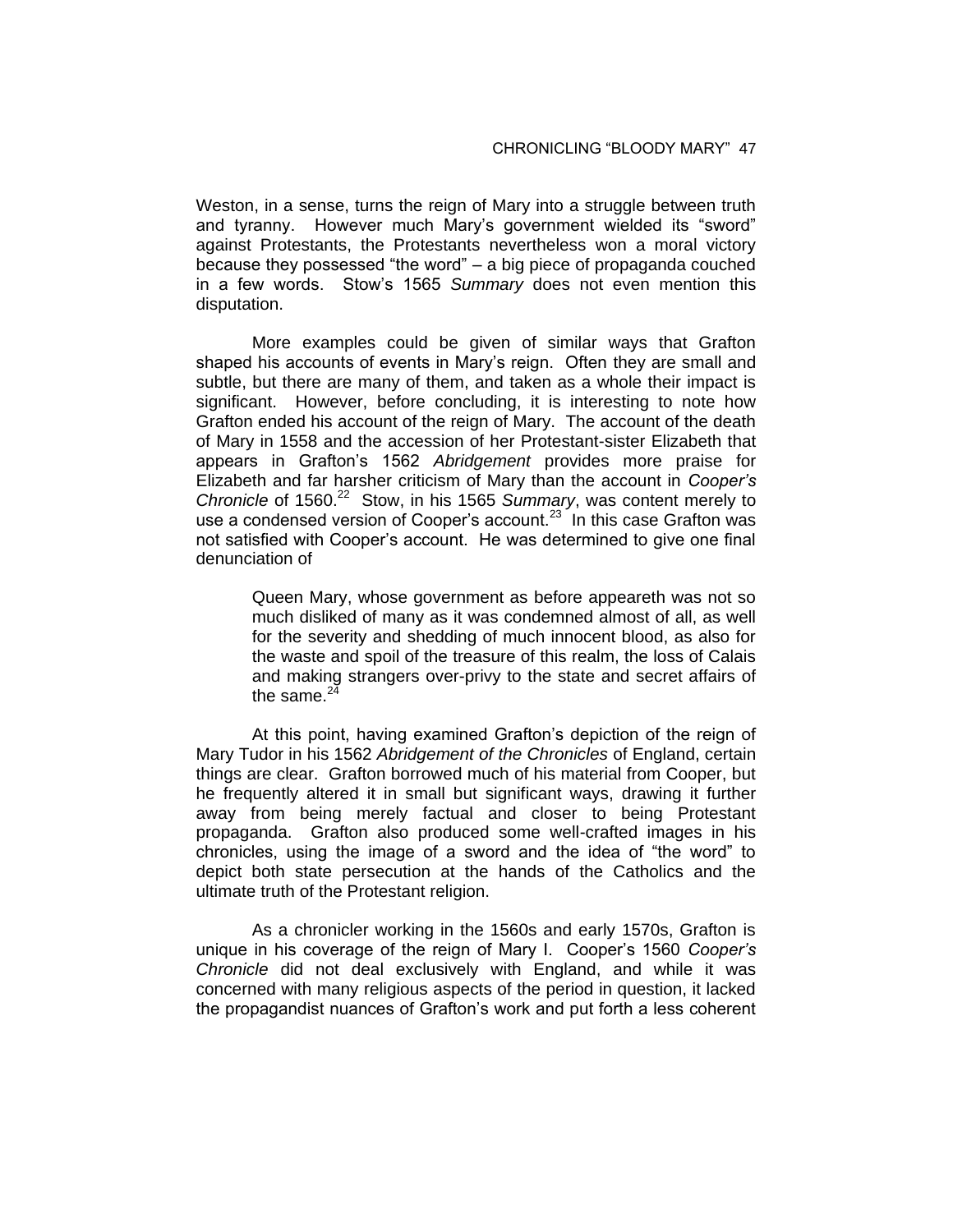"story" of the period. The Protestant zeal which led Grafton to vividly depict historical figures as heroes and martyrs or villains and tyrants is utterly lacking in the chronicles of John Stow.

Grafton rarely missed an opportunity to shape an event or a character in order to elicit an emotional or religious response in favor of the Protestant cause and against papists, Queen Mary, Canon Bourne, Doctor Weston, or Roman Catholicism in general. Grafton's coverage of Mary's reign seems to be very much colored by his own enthusiasm and his own bitterness. The reader is not left in doubt as to where Grafton stands on the political and religious issues that he lived through and experienced. He published his first *Abridgement* in 1562, only four years after the death of Mary and the accession of Elizabeth, and one year earlier than the English version of Foxe's *Acts and Monuments*. Grafton was possibly the first, or certainly one of the first, in Elizabethan England to produce a work of exclusively English history that also functioned as Protestant propaganda and helped to perpetuate the myth of "Bloody Mary."

#### **NOTES**

1. This biographical information is taken mostly from two works by J. A. Kingdon, *Incidents in the Lives of Thomas Poyntz and Richard Grafton: Two Citizens and Grocers of London* (London: Rixon and Arnold, 1895), and *Richard Grafton: Citizen and Grocer of London* (London: Rixon and Arnold, 1901). Two more concise sources are *The House of Commons 1509-1558*, vol. 2, ed. S. T. Bindoff (London: Secker and Warburg, 1982), and *The Dictionary of National Biography*, eds. Sir Leslie Stephen and Sir Sidney Lee (Oxford: Oxford University Press, 1955).

2. M. H. Abrams, ed., *The Norton Anthology of English Literature*, 6<sup>th</sup> ed. (New York: W. W. Norton and Company, 1993), 996.

3. Thomas Cooper, *Cooper's Chronicle* (London, 1560), 359, STC 15218.

4. Stow's account says nothing about Northumberland persuading Edward VI to leave the crown to Jane (in violation of an act of Parliament and Henry VIII's will) or about the people being suspicious because he had married his son Guildford to Jane. There is also no mention of the people taunting Northumberland as he was being taken back to London. See John Stow's *A Summary of English Chronicles* (London, 1565), 221, STC 23319.

5. Richard Grafton, *Abridgement of the Chronicles of England* (London, 1562), 150-151, STC 12148.

6. Cooper, *Cooper's Chronicle*, 360-361, STC 15218.

7. Stow, *A Summary of English Chronicles*, 224, STC 23319.